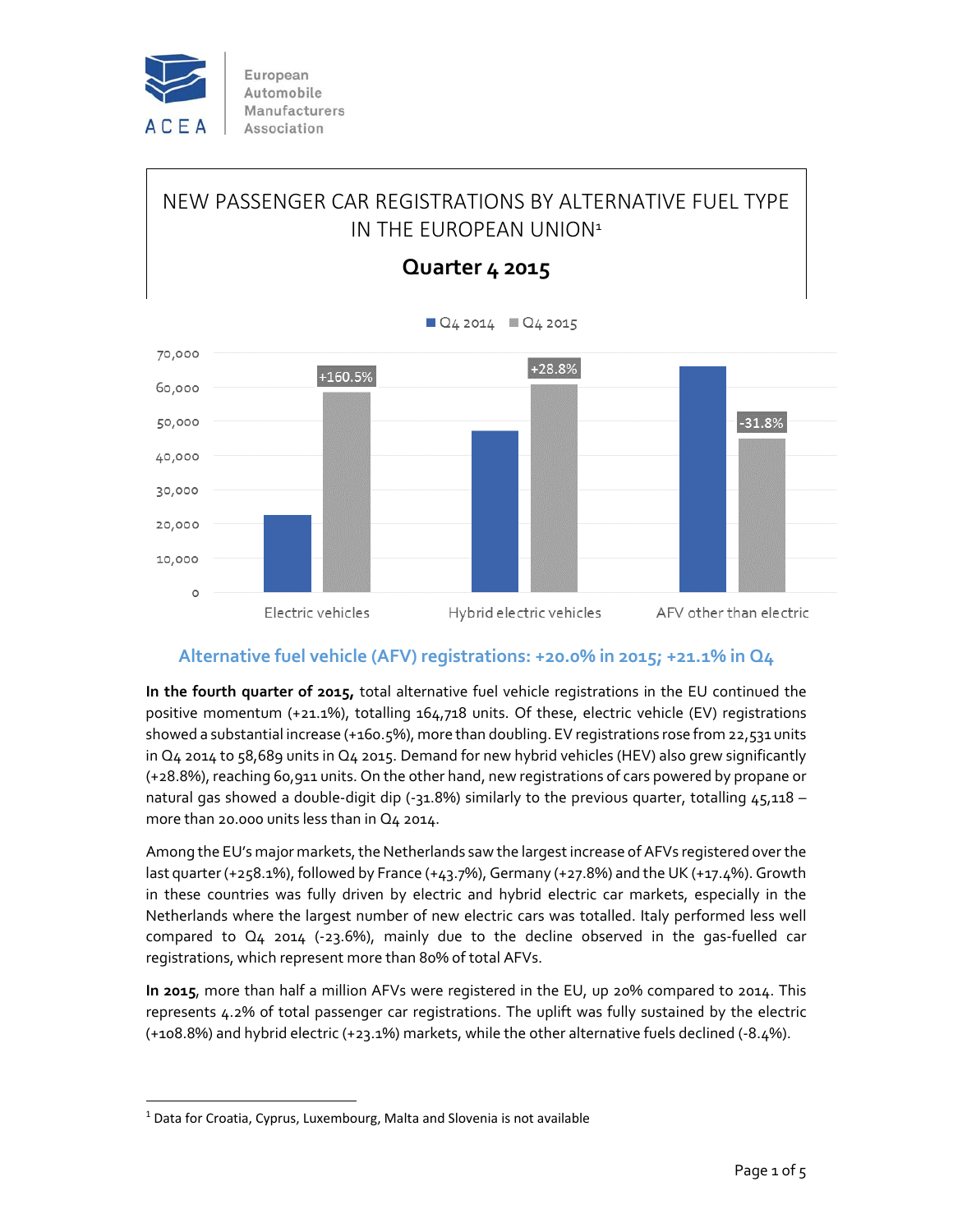

## **NEW PASSENGER CAR REGISTRATIONS BY MARKET EUROPEAN UNION<sup>1</sup>**

**Alternative Fuel Vehicles (AFV)** = electric vehicles (EV) + hybrid electric vehicles (HEV) + natural gas vehicles (NGV) + LPG‐ fueled vehicles

|                                 | Q4      | Q4      | %       | Q1-Q4   | Q1-Q4   | %       |
|---------------------------------|---------|---------|---------|---------|---------|---------|
|                                 | 2015    | 2014    | Change  | 2015    | 2014    | Change  |
| <b>AUSTRIA</b>                  | 1,603   | 1,108   | 44.7    | 5,901   | 4,434   | 33.1    |
| <b>BELGIUM</b>                  | 2,501   | 2,595   | $-3.6$  | 11,490  | 10,529  | 9.1     |
| <b>BULGARIA</b>                 | 1       | 0       |         | 21      | 2       | 950.0   |
| <b>CZECH REPUBLIC</b>           | 1,191   | 1,300   | $-8.4$  | 5,322   | 3,466   | 53.5    |
| DENMARK <sup>2</sup>            | 2,494   | 709     | 251.8   | 4,696   | 1,726   | 172.1   |
| <b>ESTONIA</b>                  | 104     | 142     | $-26.8$ | 429     | 610     | $-29.7$ |
| <b>FINLAND</b>                  | 1,040   | 793     | 31.1    | 3,662   | 2,355   | 55.5    |
| <b>FRANCE</b>                   | 23,739  | 16,519  | 43.7    | 80,728  | 56,300  | 43.4    |
| <b>GERMANY</b>                  | 16,510  | 12,918  | 27.8    | 55,994  | 50,385  | 11.1    |
| <b>GREECE</b>                   | 393     | 269     | 46.1    | 1,314   | 813     | 61.6    |
| <b>HUNGARY</b>                  | 291     | 214     | 36.0    | 1,056   | 647     | 63.2    |
| <b>IRELAND</b> <sup>3</sup>     | 183     | 58      | 215.5   | 2,082   | 1,257   | 65.6    |
| <b>ITALY</b>                    | 45,770  | 59,909  | $-23.6$ | 210,956 | 218,785 | $-3.6$  |
| <b>LATVIA</b>                   | 97      | 276     | $-64.9$ | 382     | 629     | $-39.3$ |
| <b>LITHUANIA</b>                | 46      | 45      | 2.2     | 326     | 165     | 97.6    |
| <b>NETHERLANDS</b>              | 33,386  | 9,324   | 258.1   | 60,589  | 33,857  | 79.0    |
| <b>POLAND</b>                   | 2,825   | 3,280   | $-13.9$ | 11,212  | 8,790   | 27.6    |
| PORTUGAL                        | 1,280   | 1,040   | 23.1    | 4,780   | 3,089   | 54.7    |
| <b>ROMANIA</b>                  | 172     | 78      | 120.5   | 471     | 252     | 86.9    |
| <b>SLOVAKIA</b>                 | 193     | 397     | $-51.4$ | 1,140   | 1,252   | $-8.9$  |
| <b>SPAIN</b>                    | 7,048   | 5,608   | 25.7    | 23,152  | 14,827  | 56.1    |
| <b>SWEDEN</b>                   | 7,357   | 5,425   | 35.6    | 23,657  | 19,164  | 23.4    |
| <b>UNITED KINGDOM</b>           | 16,494  | 14,005  | 17.8    | 72,775  | 51,853  | 40.3    |
| <b>EUROPEAN UNION</b>           | 164,718 | 136,012 | 21.1    | 582,135 | 485,187 | 20.0    |
| <b>EU15</b>                     | 159,798 | 130,280 | 22.7    | 561,776 | 469,374 | 19.7    |
| <b>EU</b> (New Members)         | 4,920   | 5,732   | $-14.2$ | 20,359  | 15,813  | 28.7    |
| <b>NORWAY</b>                   | 11,449  | 6,795   | 68.5    | 44,533  | 29,825  | 49.3    |
| <b>SWITZERLAND</b>              | 3,683   | 3,028   | 21.6    | 13,456  | 9,840   | 36.7    |
| <b>EFTA</b>                     | 15,132  | 9,823   | 54.0    | 57,989  | 39,665  | 46.2    |
| <b>TOTAL EUROPE (EU+EFTA)</b>   | 179,850 | 145,835 | 23.3    | 640,124 | 524,852 | 22.0    |
| <b>WEST. EUROPE (EU15+EFTA)</b> | 174,930 | 140,103 | 24.9    | 619,765 | 509,039 | 21.8    |

**SOURCE:** NATIONAL AUTOMOBILE MANUFACTURERS' ASSOCIATIONS

*1 Only countries for which sourced data is available are listed*

*<sup>2</sup> No data available for HEV*

*3 Only includes EV and HEV*

For further information, please contact: Ms Francesca Piazza ‐ Statistics & Communications Advisor ‐ E‐mail: fp@acea.be ‐ Tel. (32) 2 738 73 55

**Next press release: Friday 29 April 2016**

**This information is available on the ACEA website: http://www.acea.be**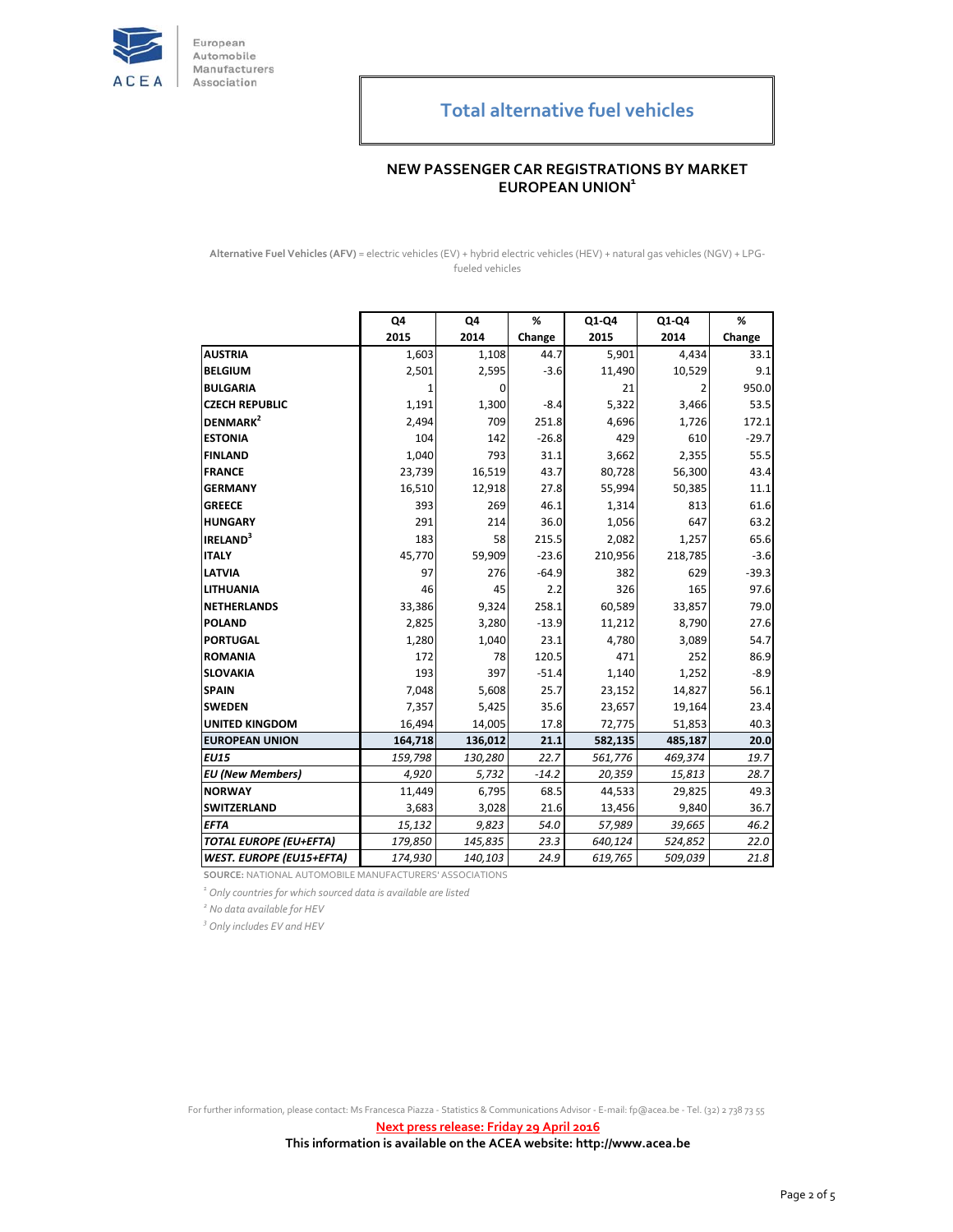

European Automobile Manufacturers Association

## **Electric vehicles**

#### **NEW PASSENGER CAR REGISTRATIONS BY MARKET EUROPEAN UNION<sup>1</sup>**

**Electric vehicles (EV)** = battery electric vehicles (BEV) + extended‐range electric vehicles (EREV) + plug‐in hybrid electric vehicles (PHEV) + fuel cell electric vehicles (FCEV)

|                                 | Q4     | Q4     | %       | Q1-Q4   | Q1-Q4  | %       |
|---------------------------------|--------|--------|---------|---------|--------|---------|
|                                 | 2015   | 2014   | Change  | 2015    | 2014   | Change  |
| <b>AUSTRIA</b>                  | 879    | 526    | 67.1    | 2,787   | 1,718  | 62.2    |
| <b>BELGIUM</b>                  | 942    | 595    | 58.3    | 3,837   | 2,047  | 87.4    |
| <b>BULGARIA</b>                 | 1      | 0      |         | 21      | 2      | 950.0   |
| <b>CZECH REPUBLIC</b>           | 56     | 102    | $-45.1$ | 298     | 197    | 51.3    |
| DENMARK <sup>2</sup>            | 2,474  | 677    | 265.4   | 4,643   | 1,616  | 187.3   |
| <b>ESTONIA</b>                  | 2      | 89     | $-97.8$ | 34      | 340    | $-90.0$ |
| <b>FINLAND</b>                  | 141    | 134    | 5.2     | 658     | 445    | 47.9    |
| <b>FRANCE</b>                   | 7,495  | 4,256  | 76.1    | 22,867  | 12,497 | 83.0    |
| <b>GERMANY</b> <sup>3</sup>     | 8,551  | 3,969  | 115.4   | 23,481  | 13,118 | 79.0    |
| <b>GREECE</b>                   | 21     | 17     | 23.5    | 67      | 59     | 13.6    |
| <b>HUNGARY</b>                  | 41     | 10     | 310.0   | 130     | 39     | 233.3   |
| <b>IRELAND<sup>4</sup></b>      | 42     | 19     | 121.1   | 583     | 256    | 127.7   |
| <b>ITALY</b>                    | 517    | 472    | 9.5     | 2,283   | 1,420  | 60.8    |
| <b>LATVIA</b>                   | 4      | 138    | $-97.1$ | 35      | 194    | $-82.0$ |
| <b>LITHUANIA</b>                | 3      | 4      | $-25.0$ | 37      | 9      | 311.1   |
| <b>NETHERLANDS</b>              | 25,227 | 3,721  | 578.0   | 43,441  | 14,805 | 193.4   |
| <b>POLAND</b>                   | 68     | 46     | 47.8    | 259     | 141    | 83.7    |
| PORTUGAL                        | 379    | 84     | 351.2   | 1,083   | 289    | 274.7   |
| <b>ROMANIA</b> <sup>2</sup>     | 5      | 4      | 25.0    | 24      | 7      | 242.9   |
| <b>SLOVAKIA</b>                 | 15     | 17     | $-11.8$ | 66      | 117    | $-43.6$ |
| <b>SPAIN</b>                    | 951    | 644    | 47.7    | 2,224   | 1,405  | 58.3    |
| <b>SWEDEN</b>                   | 3,527  | 1,203  | 193.2   | 8,588   | 4,667  | 84.0    |
| <b>UNITED KINGDOM</b>           | 7,348  | 5,804  | 26.6    | 28,715  | 14,608 | 96.6    |
| <b>EUROPEAN UNION</b>           | 58,689 | 22,531 | 160.5   | 146,161 | 69,996 | 108.8   |
| <b>EU15</b>                     | 58,494 | 22,121 | 164.4   | 145,257 | 68,950 | 110.7   |
| <b>EU</b> (New Members)         | 195    | 410    | $-52.4$ | 904     | 1,046  | $-13.6$ |
| <b>NORWAY</b>                   | 8,874  | 4,076  | 117.7   | 33,721  | 19,771 | 70.6    |
| <b>SWITZERLAND</b>              | 1,999  | 818    | 144.4   | 6,288   | 2,688  | 133.9   |
| <b>EFTA</b>                     | 10,873 | 4,894  | 122.2   | 40,009  | 22,459 | 78.1    |
| <b>TOTAL EUROPE (EU+EFTA)</b>   | 69,562 | 27,425 | 153.6   | 186,170 | 92,455 | 101.4   |
| <b>WEST. EUROPE (EU15+EFTA)</b> | 69,367 | 27,015 | 156.8   | 185,266 | 91,409 | 102.7   |

**SOURCE:** NATIONAL AUTOMOBILE MANUFACTURERS' ASSOCIATIONS

*1 Only countries for which sourced data is available are listed*

*<sup>2</sup> Only includes BEV*

*3 FCEV excluded*

*<sup>4</sup> 2014 data only includes BEV, plug‐in electric hybrid engine type introduced in 2015*

For further information, please contact: Ms Francesca Piazza ‐ Statistics & Communications Advisor ‐ E‐mail: fp@acea.be ‐ Tel. (32) 2 738 73 55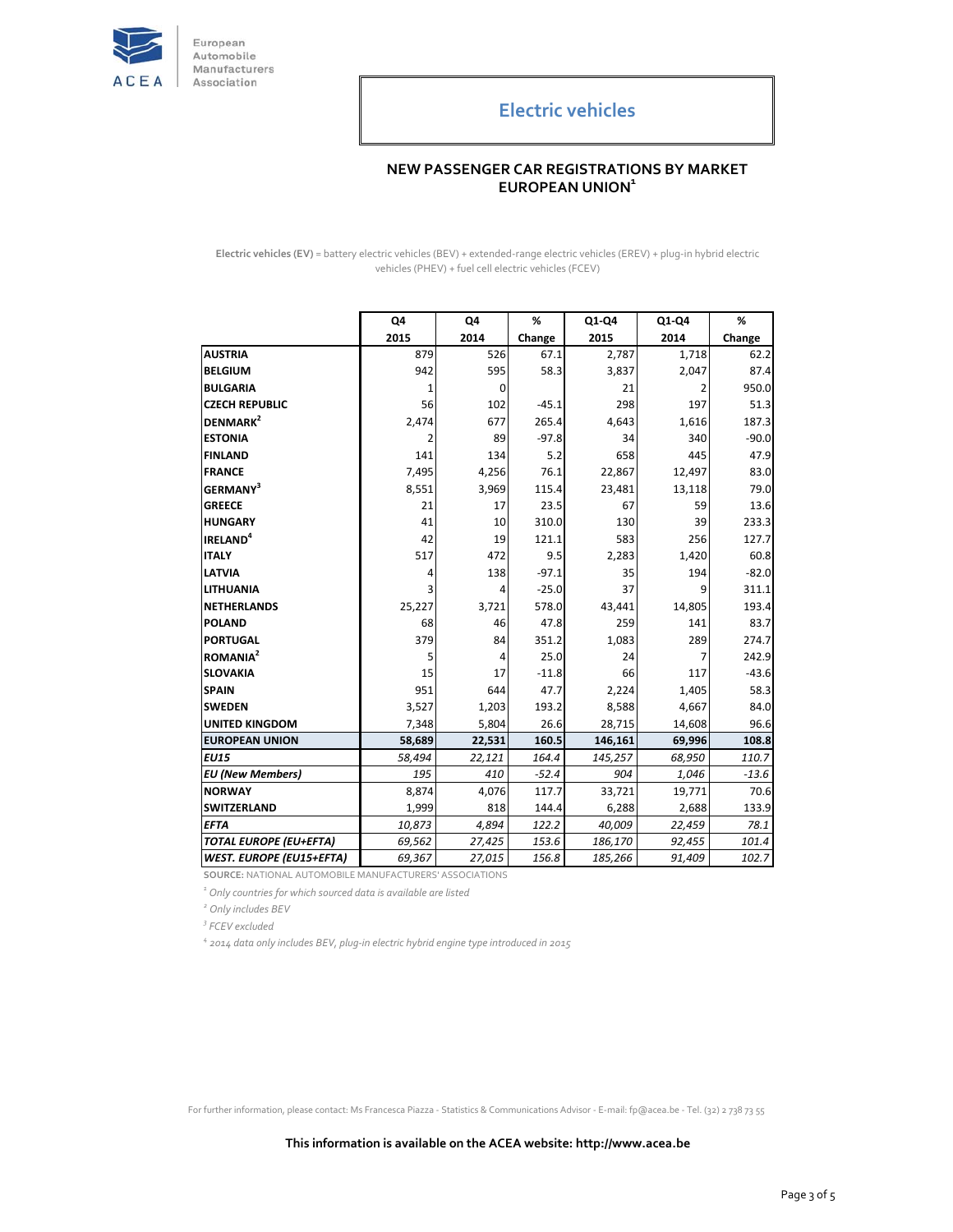

## **NEW PASSENGER CAR REGISTRATIONS BY MARKET EUROPEAN UNION<sup>1</sup>**

**Hybrid electric vehicles (HEV)** = full hybrids + mild hybrids

|                                 | Q4     | Q4     | %       | Q1-Q4   | Q1-Q4   | %      |
|---------------------------------|--------|--------|---------|---------|---------|--------|
|                                 | 2015   | 2014   | Change  | 2015    | 2014    | Change |
| <b>AUSTRIA</b>                  | 564    | 415    | 35.9    | 2,411   | 1,926   | 25.2   |
| <b>BELGIUM</b>                  | 1,423  | 1,860  | $-23.5$ | 6,880   | 7,430   | $-7.4$ |
| <b>BULGARIA</b>                 | n.a    | n.a    | n.a     | n.a     | n.a     | n.a    |
| <b>CZECH REPUBLIC</b>           | 347    | 139    | 149.6   | 994     | 386     | 157.5  |
| <b>DENMARK</b>                  | n.a    | n.a    | n.a     | n.a     | n.a     | n.a    |
| <b>ESTONIA</b>                  | 99     | 42     | 135.7   | 355     | 233     | 52.4   |
| <b>FINLAND</b>                  | 864    | 616    | 40.3    | 2,846   | 1,787   | 59.3   |
| <b>FRANCE</b>                   | 16,047 | 11,645 | 37.8    | 56,030  | 41,208  | 36.0   |
| <b>GERMANY</b>                  | 6,117  | 5,269  | 16.1    | 22,512  | 22,839  | $-1.4$ |
| <b>GREECE</b>                   | 261    | 143    | 82.5    | 853     | 425     | 100.7  |
| <b>HUNGARY</b>                  | 241    | 188    | 28.2    | 818     | 517     | 58.2   |
| IRELAND <sup>2</sup>            | 141    | 39     | 261.5   | 1,499   | 1,001   | 49.8   |
| <b>ITALY</b>                    | 7,110  | 5,713  | 24.5    | 25,240  | 21,154  | 19.3   |
| <b>LATVIA</b>                   | 50     | 82     | $-39.0$ | 206     | 216     | $-4.6$ |
| <b>LITHUANIA</b>                | 43     | 41     | 4.9     | 289     | 156     | 85.3   |
| <b>NETHERLANDS</b>              | 7,861  | 4,151  | 89.4    | 16,114  | 14,831  | 8.7    |
| <b>POLAND</b>                   | 1,577  | 1,534  | 2.8     | 5,416   | 3,858   | 40.4   |
| PORTUGAL                        | 752    | 629    | 19.6    | 3,058   | 1,930   | 58.4   |
| <b>ROMANIA</b>                  | 167    | 74     | 125.7   | 447     | 245     | 82.4   |
| <b>SLOVAKIA</b>                 | 23     | 26     | $-11.5$ | 117     | 58      | 101.7  |
| <b>SPAIN</b>                    | 5,610  | 4,223  | 32.8    | 18,406  | 12,083  | 52.3   |
| <b>SWEDEN</b>                   | 2,468  | 2,261  | 9.2     | 8,710   | 6,997   | 24.5   |
| <b>UNITED KINGDOM</b>           | 9,146  | 8,201  | 11.5    | 44,060  | 37,245  | 18.3   |
| <b>EUROPEAN UNION</b>           | 60,911 | 47,291 | 28.8    | 217,261 | 176,525 | 23.1   |
| <b>EU15</b>                     | 58,364 | 45,165 | 29.2    | 208,619 | 170,856 | 22.1   |
| <b>EU</b> (New Members)         | 2,547  | 2,126  | 19.8    | 8,642   | 5,669   | 52.4   |
| <b>NORWAY</b>                   | 2,575  | 2,719  | $-5.3$  | 10,808  | 10,021  | 7.9    |
| <b>SWITZERLAND</b>              | 1,424  | 1,781  | $-20.0$ | 6,101   | 6,118   | $-0.3$ |
| <b>EFTA</b>                     | 3,999  | 4,500  | $-11.1$ | 16,909  | 16,139  | 4.8    |
| <b>TOTAL EUROPE (EU+EFTA)</b>   | 64,910 | 51,791 | 25.3    | 234,170 | 192,664 | 21.5   |
| <b>WEST. EUROPE (EU15+EFTA)</b> | 62,363 | 49,665 | 25.6    | 225,528 | 186,995 | 20.6   |

**SOURCE:** NATIONAL AUTOMOBILE MANUFACTURERS' ASSOCIATIONS

*1 Only countries for which sourced data is available are listed*

 $^2$  2014 data only includes petrol-electric hybrid vehicles, diesel-electric hybrid engine type introduced in 2015

For further information, please contact: Ms Francesca Piazza ‐ Statistics & Communications Advisor ‐ E‐mail: fp@acea.be ‐ Tel. (32) 2 738 73 55